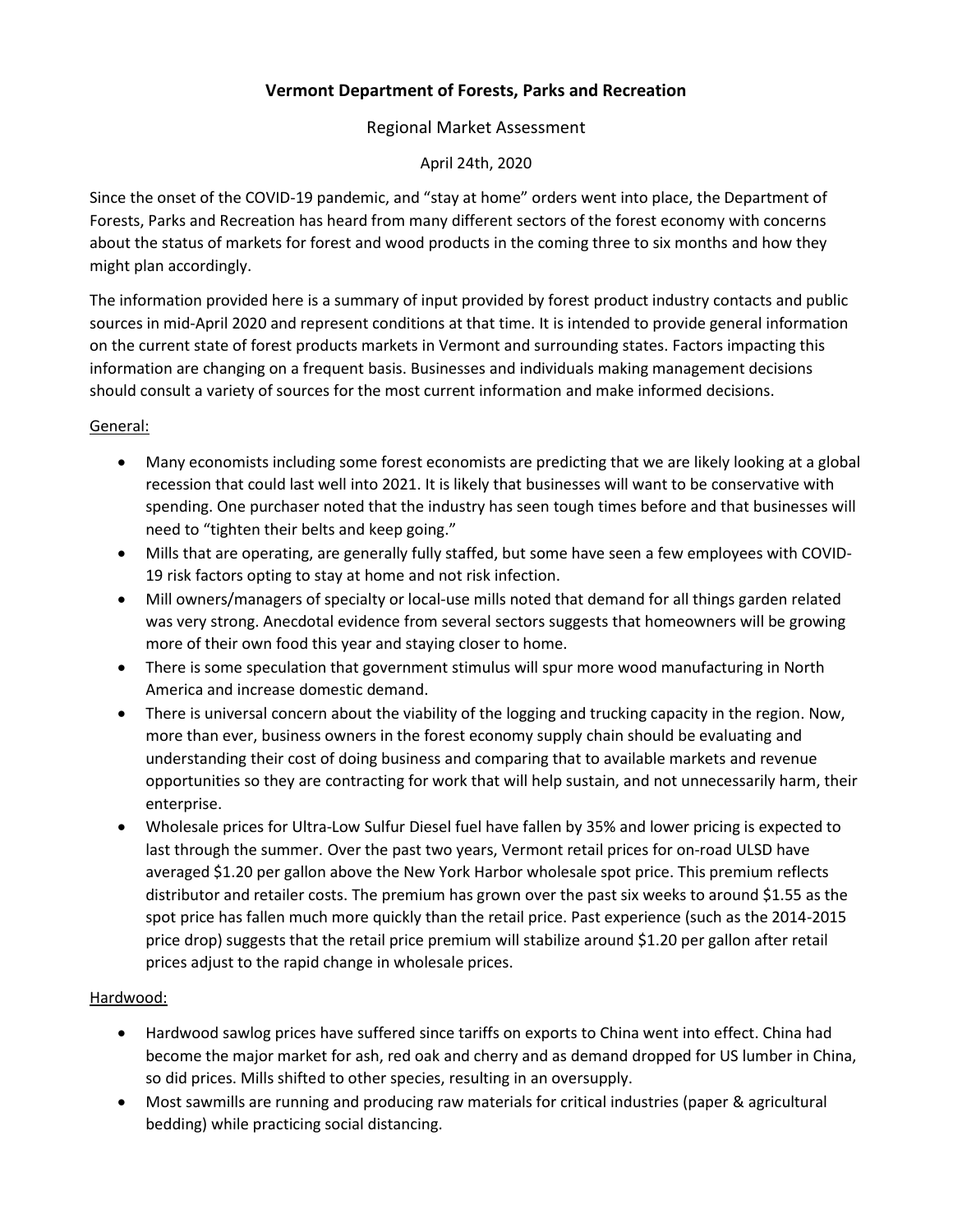- Mills are focusing on sawing "white wood" before warm weather to prevent staining.
- Excess inventory is a concern. With mud season in full swing deliveries are currently minimal and log buyers are being conservative.
- Secondary manufacturers (furniture, cabinetry, etc.) are currently shut down in parts of the northeast (this varies by state depending on details of stay at home orders) this could lead to excess lumber inventory if shutdown are prolonged. Lumber demand coming out of the stay at home orders will be a critical factor in a mill's desire to rebuild inventory.
- Most secondary wood using industries in Quebec are closed as well. Grades of lumber going into flooring are not moving well.
- Demand for railroad ties and crane mats is still good, but if sawmills shift production to these markets, overproduction is possible.
- Pallet lumber demand has slowed, with many manufacturers of non-essential items which are normally shipped on pallets shutdown.
- Demand for pallet logs, one clear face (1CF) and less, most of which are ultimately processed by flooring mills in Quebec, is weak due to a lack of flooring markets.
- Export demand may be improving. Several contacts noted this was a potential bright spot. Exports showed signs of improvement in early 2020. Trade agreements made prior to the pandemic are just being implemented and China is just now coming out of industry shutdowns for the Chinese New Year and COVID-19 quarantines. When it is available, the export data for March and April will be helpful in understanding the trends. One forest economist, while recognizing that the trade war has had substantial impact on the industry, also noted that the Chinese economy could be in worse shape than has been reported.

### Softwood:

- Housing starts in February, which have been increasing steadily since 2011, took a sharp drop in March. Spruce/fir markets depend on construction, and with construction not classified as essential in a number of states many contractors across the region are shutdown. As a result, demand is reduced, and lumber markets are soft. Near-term demand will likely depend on when contractors are allowed to return to work, with longer term recovery tied to the health of the overall housing market.
- White pine is also affected by shutdowns in construction activity. Purchases by export markets in Canada and overseas are also down.
- Log inventory is variable. Some mills have ample winter cut wood while others experienced a shorter than anticipated winter logging season resulting in less than desired inventory.
- Mills are sawing winter cut wood and likely to be conservative in purchasing until prospects for the future are clearer.
- Mills doing retail sales are seeing good demand from homeowners doing small projects, particularly garden related projects such as raised garden beds, but not seeing larger contractor sales.

#### Pulp and Paper Mills:

- The market for printing and coated paper has seen a significant decrease that would be expected with the number of businesses, paper based transactions and needs for magazine and advertising printing that have been halted as a result of the pandemic. Some purchases of pulpwood from concentration yard in Vermont have been suspended and prices have dropped to account for corresponding changes in orders and prices for paper that some mills produce.
- Tissue paper, paper for food packaging (take-out and fast food meals) and paper for home delivery packaging has seen steady demand during the pandemic